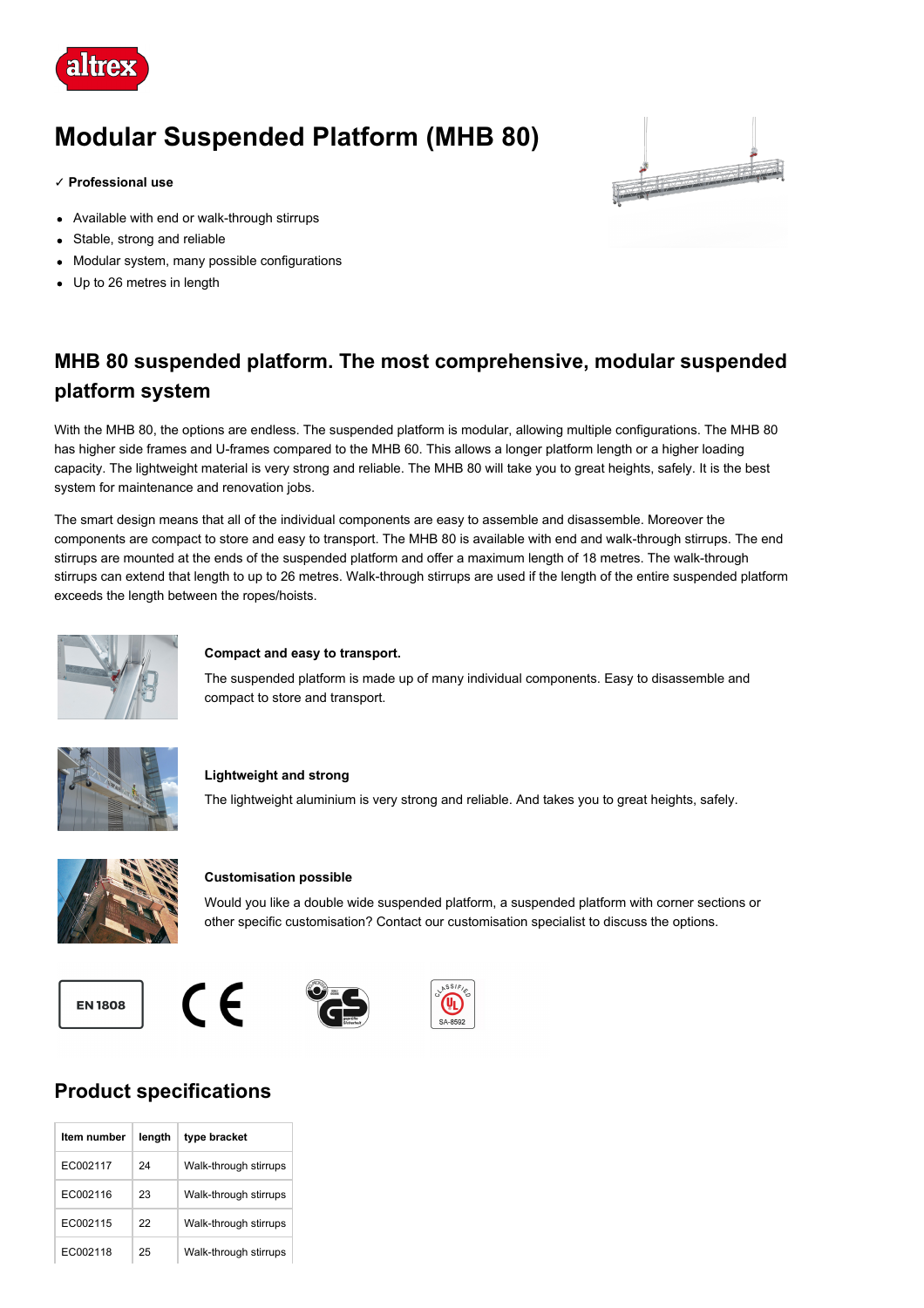| EC002119 | 26 | Walk-through stirrups |
|----------|----|-----------------------|
| EC002200 | 1  | End stirrups          |
| EC002180 | 15 | End stirrups          |
| EC002114 | 21 | Walk-through stirrups |
| EC002113 | 20 | Walk-through stirrups |
| EC002108 | 15 | Walk-through stirrups |
| EC002107 | 14 | Walk-through stirrups |
| EC002109 | 16 | Walk-through stirrups |
| EC002110 | 17 | Walk-through stirrups |
| EC002112 | 19 | Walk-through stirrups |
| EC002111 | 18 | Walk-through stirrups |
| EC002201 | 2  | End stirrups          |
| EC002202 | 3  | End stirrups          |
| EC002213 | 14 | End stirrups          |
| EC002212 | 13 | End stirrups          |
| EC002211 | 12 | End stirrups          |
| EC002214 | 15 | End stirrups          |
| EC002215 | 16 | End stirrups          |
| EC002217 | 18 | End stirrups          |
| EC002216 | 17 | End stirrups          |
| EC002210 | 11 | End stirrups          |
| EC002209 | 10 | End stirrups          |
| EC002204 | 5  | End stirrups          |
| EC002203 | 4  | End stirrups          |
| EC002205 | 6  | End stirrups          |
| EC002206 | 7  | End stirrups          |
| EC002208 | 9  | End stirrups          |
| EC002207 | 8  | End stirrups          |
| EC002106 | 13 | Walk-through stirrups |
| EC002105 | 12 | Walk-through stirrups |
| EC002081 | 14 | Walk-through stirrups |
| EC002080 | 13 | Walk-through stirrups |
| EC002079 | 12 | Walk-through stirrups |
| EC002082 | 15 | Walk-through stirrups |
| EC002083 | 16 | Walk-through stirrups |
| EC002085 | 18 | Walk-through stirrups |
| EC002084 | 17 | Walk-through stirrups |
| EC002078 | 11 | Walk-through stirrups |
| EC002077 | 10 | Walk-through stirrups |
| EC002072 | 5  | Walk-through stirrups |
| EC002071 | 4  | Walk-through stirrups |
| EC002073 | 6  | Walk-through stirrups |